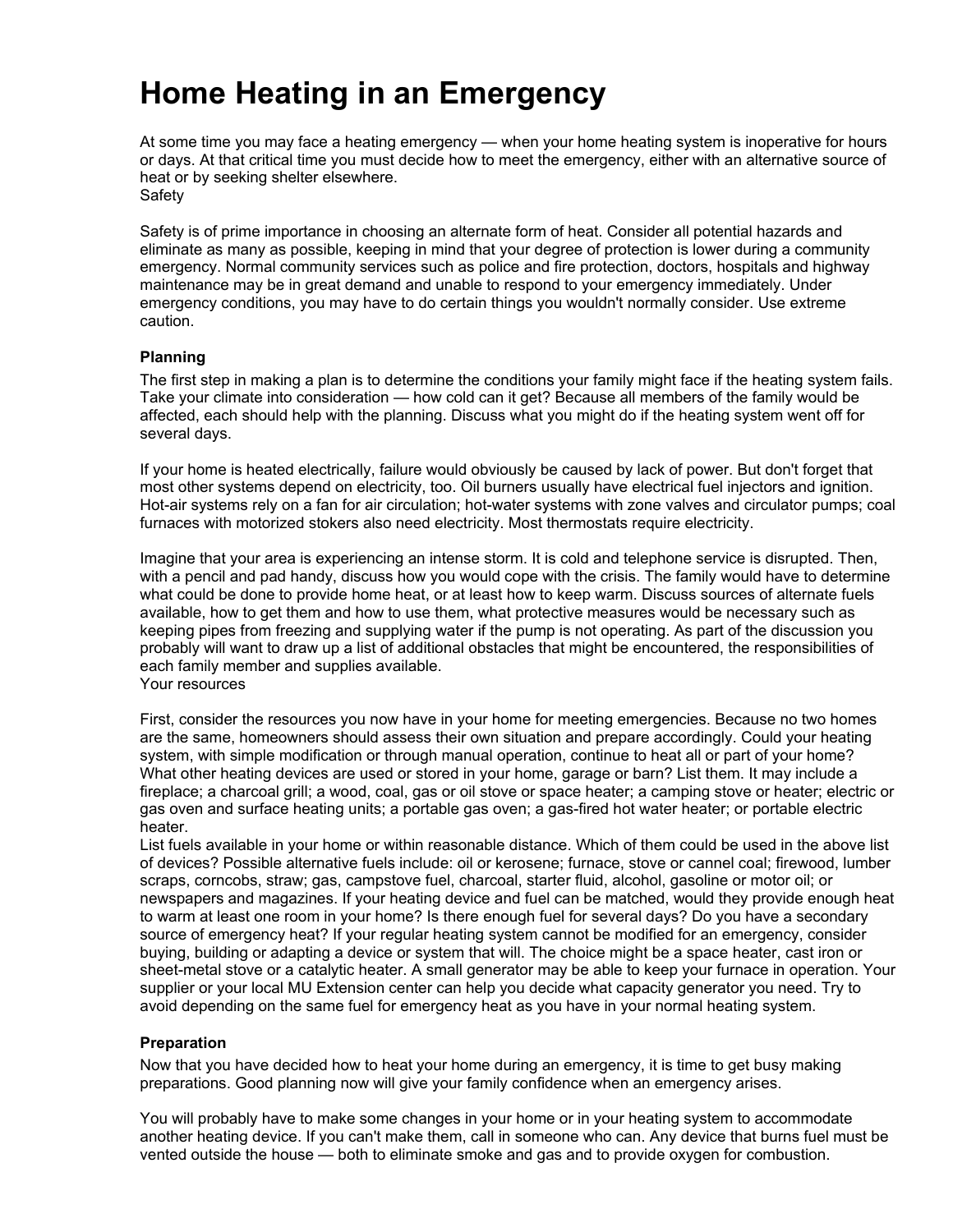# **Altering regular heating systems**

Minor alterations to regular heating systems might be considered: Because automatic heating systems are often dependent upon electricity, you might wish to consider an emergency generator to provide power for full operation. This applies only to fossil-fueled systems with pumps, blowers, circulators, fuel injectors, electric ignition and thermostats. Electrically operated valves in many steam or hot air systems can often be operated manually. Hot air systems, depending on installation, are capable of providing limited heat without a blower.

A coal-burning furnace can be fired the old fashioned way — with a shovel. Most small electrical generators supply only very limited power and are inadequate for heating a home.

Sometimes another type of fuel can be burned in a heating system. For example, wood can be used in a coal furnace. Get to know the capabilities and options of your primary heating system. If it can function at least partially in an emergency, it is your best heat source.

## **Providing vents and flues**

Install a "thimble," (a metal pipe which is inserted through the side of the chimney into the flue) to allow a stove hookup or space heater. If the heating device will be connected only during an emergency, fit the thimble with a metal or asbestos cap to cover the hole.

**Note:** Chimney flues are designed to accommodate a single heating device at a time. Using more than one heating device at the same time on the same flue may result in smoke damage and improper burning of the fuel. If your auxiliary heating unit is to remain attached to the flue being used by the furnace, fireplace, or other burner, it should be fitted with a damper which will close off the device. Gas flues, which are usually smaller and lighter, cannot safely accommodate oil, coal or wood burners. Gas devices, however, can be hooked to oil, coal or wood flues.

Some fireplaces are designed for appearance, not for heating ability. If yours doesn't heat well, plug the throat with a piece of sheet metal with a hole cut for a stove pipe. In an emergency, a stove or heater can be set on the hearth. Stoves are better, more efficient heat producers than fireplaces.

Conventional masonry fireplaces are often not efficient producers of heat and may take more heat from a room than they put in. Heat circulating or "heatilator" fireplaces are much more efficient. Their ease of installation may offset their initial higher cost when compared with construction of conventional masonry fireplaces. Also, a glass-doored, heat-circulating fireplace with special outside air inlets makes a satisfactory heater that can use wood, coal and other combustibles. If your present chimney cannot be used with an auxiliary heating system, consider installing a prefabricated chimney for use with your alternate source of heat.

# **Using other fuels**

If oil is your emergency heating fuel and you have an oil furnace, install a drain cock or valve in the fuel line to draw oil from the tank. A siphon hose might be used if the tank has an access plug. An emergency generator to run your primary heating system will involve special wiring. Ask an electrician for advice. If gas is the standby fuel, be sure to have proper fittings, tubing and tools on hand for a quick, safe hookup or changeover. Heat pumps, similar to air conditioners, can supply considerable amounts of heat under certain conditions. They may be practical for your situation as a source of heat which requires only electricity.

There is considerable heat in well water, which is usually at least 50 degrees F, in the northern states. Depending on the water depth, this may be an efficient source of heat. The heat pump removes heat from the water and transfers it to the home. In warmer areas heat can be removed from outside air. Your local heating or air conditioning contractor can help you decide if a heat pump is practical for your situation.

#### **Generators for emergency power**

An electric generator could power furnace blowers, oil burners and some other appliances in time of emergency. Just how many appliances you could operate depends on the output of the generator. Before buying a generator, the homeowner should add up the wattage required. Motor requirements should be figured at their starting rate (much higher than the running rate) to arrive at the total number of watts required at peak use. Generators are rated according to their kilowatt output (a kilowatt equals 1,000 watts).

Additional costs would be necessary to rewire the home service entrance, to install a transfer switch or to add an alarm device or other accessories as desired, and for regular maintenance of the standby system. Home generators are usually driven either by an attached gasoline or gas-powered engine or a portable power source such as a tractor. The best information on a generating system for your home can be obtained from a local supplier, your utility company, or your local Extension Center or civil preparedness representative.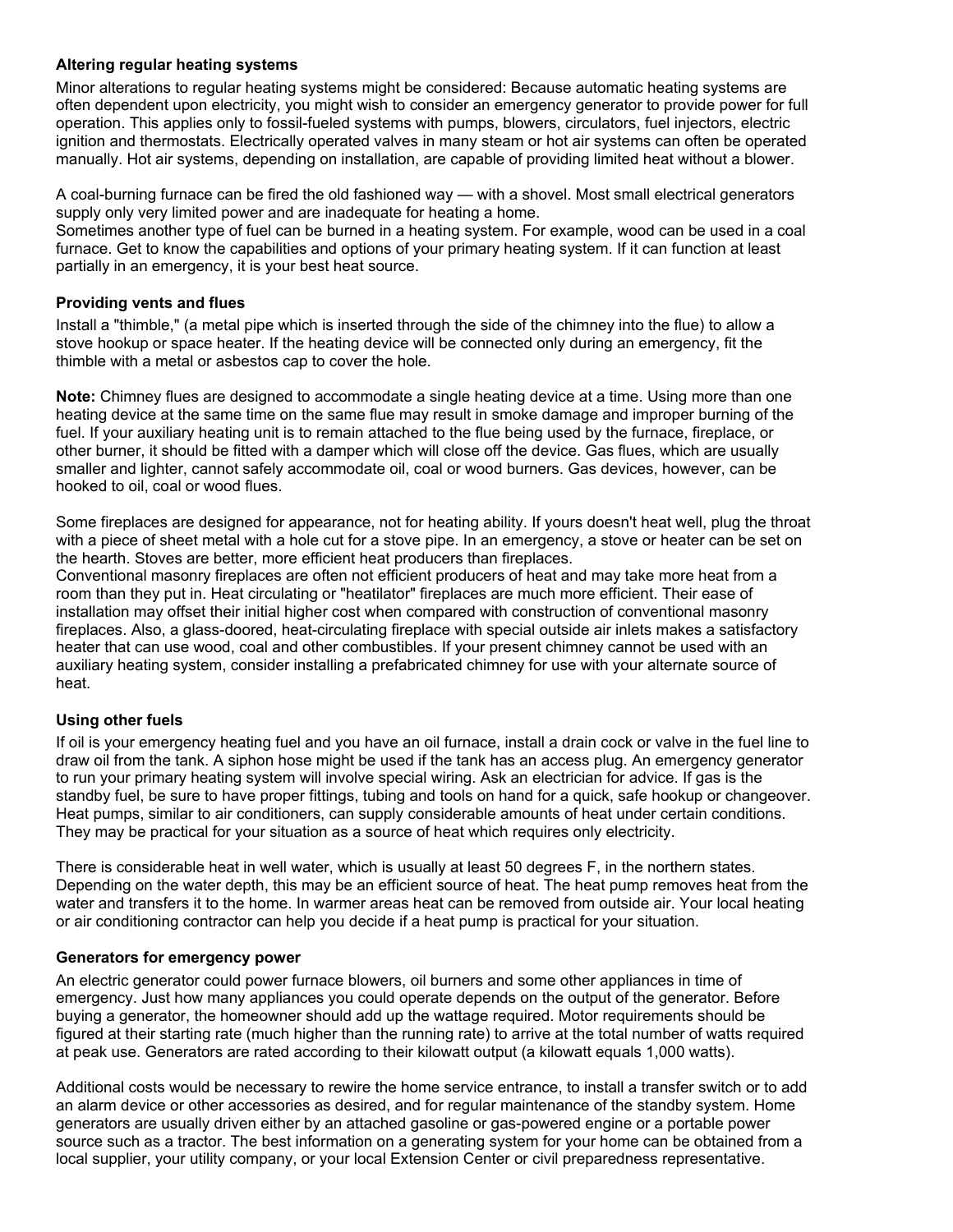### **Conserving heat**

What other materials exist that could be used for conserving body warmth or emergency heat? Winter clothing, especially bulky items and outdoor garments, sleeping bags and small tents, blankets and bedding, drapes, curtains, slipcovers, rugs, large towels, etc., should be considered. Remember, if all else fails (and you can't get to other shelter), bed is the warmest place to be with other family members and lots of covers.

How much of your house should you heat? When the heat goes off and you are going to have to rough it, the smaller the space you heat, the easier the job will be. What you do will be dictated by the amount of emergency heat you have available, the floor plan of your house, and the severity of the cold outside. If you will be utilizing your fireplace or a stove requiring a chimney flue, the choice of rooms has been made for you. If, however, you will be able to obtain some heat from your furnace, select an area near it to cut down on heat loss that occurs in long pipe or duct runs. If you plan to use a portable heating device or have a choice among several heating zones, select an area on the "warm" side of the house away from prevailing cold winds. This area should have good insulation, as few windows as possible to minimize heat loss and should be capable of being isolated from other unheated areas either by closing doors or blocking openings to prevent drafts and heat loss. You may want to hang blankets or heavy drapes over windows to further reduce heat loss.

If you will be using your furnace in an emergency, know in advance how to prevent it from sending heat to unnecessary areas. In addition to shutting off the thermostat, this may involve blocking hot air ducts or shutting off certain steam or hot water lines.

# **Storing emergency fuel**

Obtain fuel for your alternate heating system and store enough to last several days. Store it in a safe, convenient place such as a garage, carport, or shed away from the house. Do not use your emergency fuel for any other purpose, and check the supply regularly. What resources are available for emergency assistance in your community? There may be town, school or county plans for coping with emergencies. Your local Red Cross or civil preparedness authorities may have contingency plans and supplies. Find out. Are there stockpiles of fuel available such as coal, oil or firewood? (Some towns keep emergency supplies of firewood on hand at dumps or highway department sheds. If yours doesn't, perhaps it should.) Are there emergency supplies of foodstuffs and water? A civil preparedness representative or your local If your family were forced to leave its home, where could it go? Under what conditions? Schools and municipal buildings often have emergency lighting equipment and heat.

You may want to consider a cooperative emergency plan which combines your resources with those of a neighbor.

#### **Mobile homes**

Mobile home owners should consider installing a prefabricated sheet metal chimney assembly through a wall or the roof. Mobile homes are particularly well-adapted for use of prefabricated chimneys. Owners might also wish to consider purchasing a prefabricated fireplace which is highly efficient in operation, light in weight, easily installed, attractive and lower in cost than masonry units. If a prefabricated chimney or fireplace is purchased, be sure it is Underwriters' Laboratories (UL) approved. Remodeling, building or buying a home

Now would be a particularly appropriate time to think of emergency heating. Consider this feature in shopping for older houses and include it in construction or renovation plans. The extra cost of including a "second system" will be more than made up for in peace of mind later. The simplest approach might be to have a capped emergency thimble in a single flue chimney for an emergency stove. More desirable, but more expensive, would be to include two or more flues in your rebuilt chimney to accommodate the furnace and secondary heating devices such as portable heaters, parlor stoves or Franklin-type fireplaces. The stoves make attractive home features, and a fireplace will add value to the house at least equal to the cost of its construction.

A number of modern sheet metal fireplaces, either free-standing or wall-mounted that do not require expensive masonry work, are available. They can utilize an easily assembled UL-approved prefabricated chimney pipe that vents through a wall or roof to the outside. One might be attractive in your home. Prefabricated chimneys can also be installed in mobile homes.

Depending on the style or design of your house and its heating system, you might wish to install a second conventional system independent of the first for emergency heating of a portion of the house. A gas floor or wall furnace large enough to heat one or two rooms would meet emergency heat needs; electric heaters could be good insurance when the gas supply fails. Electric generators should be considered by the rural homeowner, especially if it is part of a farm or business which relies on electricity for operation.